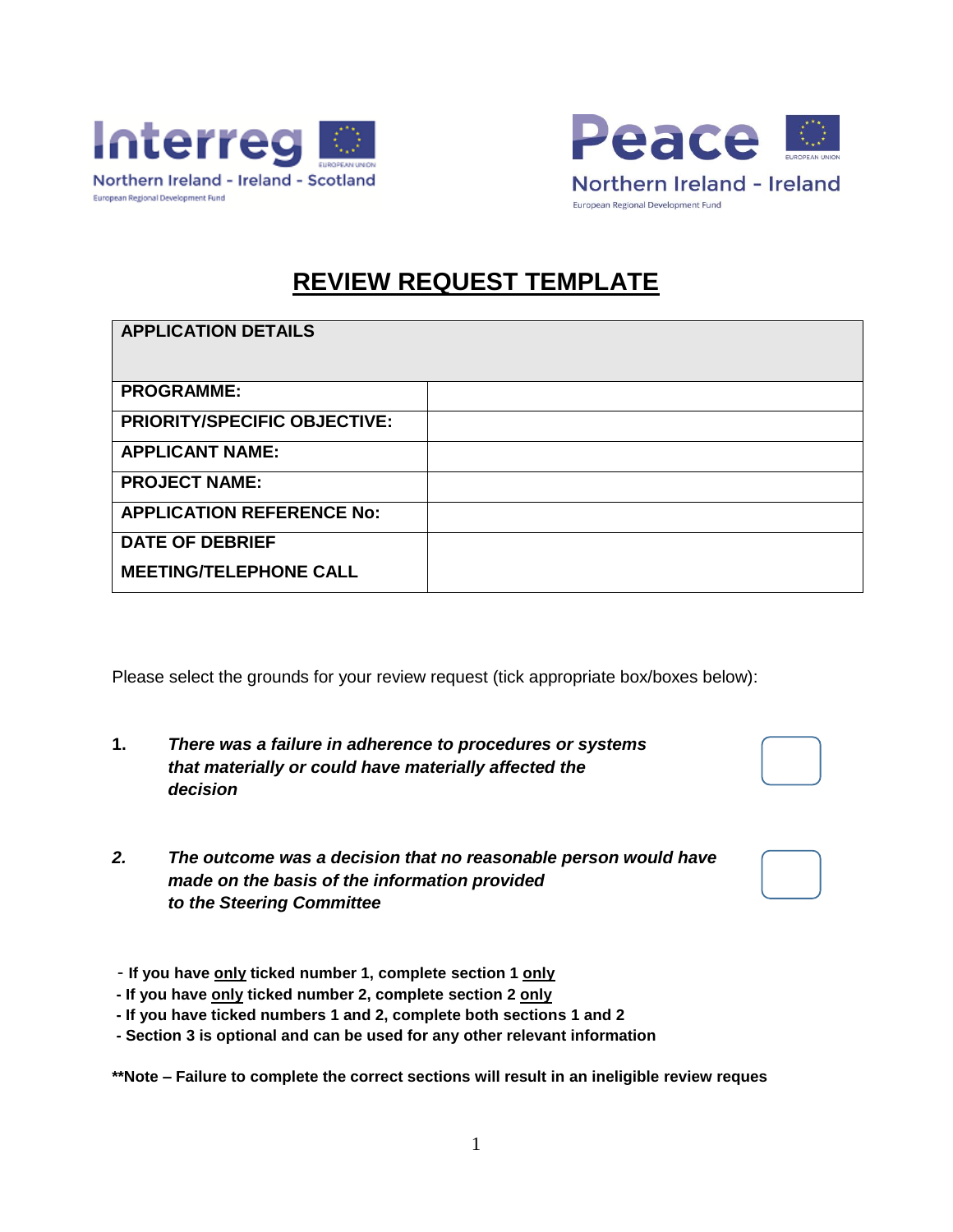## **SECTION 1 – ADHERENCE TO PROCEDURE**

This section should be completed if you are requesting a review on the ground that;

#### *1. There was a failure in adherence to procedures or systems that materially or could have materially affected the decision*

It should also be completed if you are requesting a review on both grounds.

### **Instructions for completing Section 1 (Applicant)**

- Complete the left column of the table that follows
- Your rationale should **only** relate to a perceived procedural or system failure
- Include references to documents only if appropriate

### **Instructions for completing Section 1 (JS)**

- Please provide counter information in the right-hand column
- Your counter response should be referenced where appropriate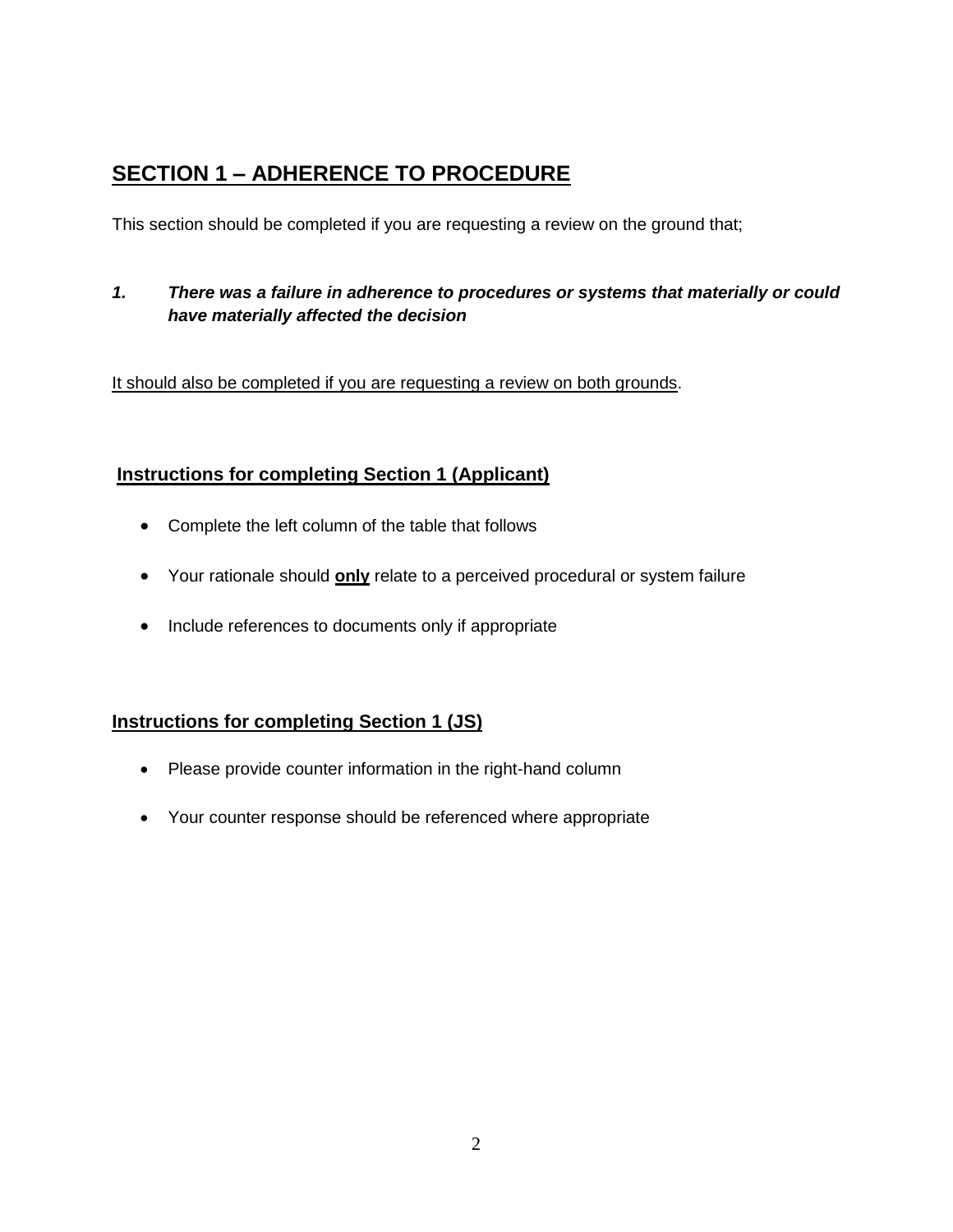| FOR COMPLETION BY APPLICANT (max word count 750)             | FOR COMPLETION BY JOINT SECRETARIAT (max word |
|--------------------------------------------------------------|-----------------------------------------------|
|                                                              | <b>count 750)</b>                             |
| Please outline your rationale for requesting a review on the | Please provide a response                     |
| first ground                                                 |                                               |
|                                                              |                                               |
|                                                              |                                               |
|                                                              |                                               |
|                                                              |                                               |
|                                                              |                                               |
|                                                              |                                               |
|                                                              |                                               |
|                                                              |                                               |
|                                                              |                                               |
|                                                              |                                               |
|                                                              |                                               |
|                                                              |                                               |
|                                                              |                                               |
|                                                              |                                               |
|                                                              |                                               |
|                                                              |                                               |
|                                                              |                                               |
|                                                              |                                               |
|                                                              |                                               |
|                                                              |                                               |
|                                                              |                                               |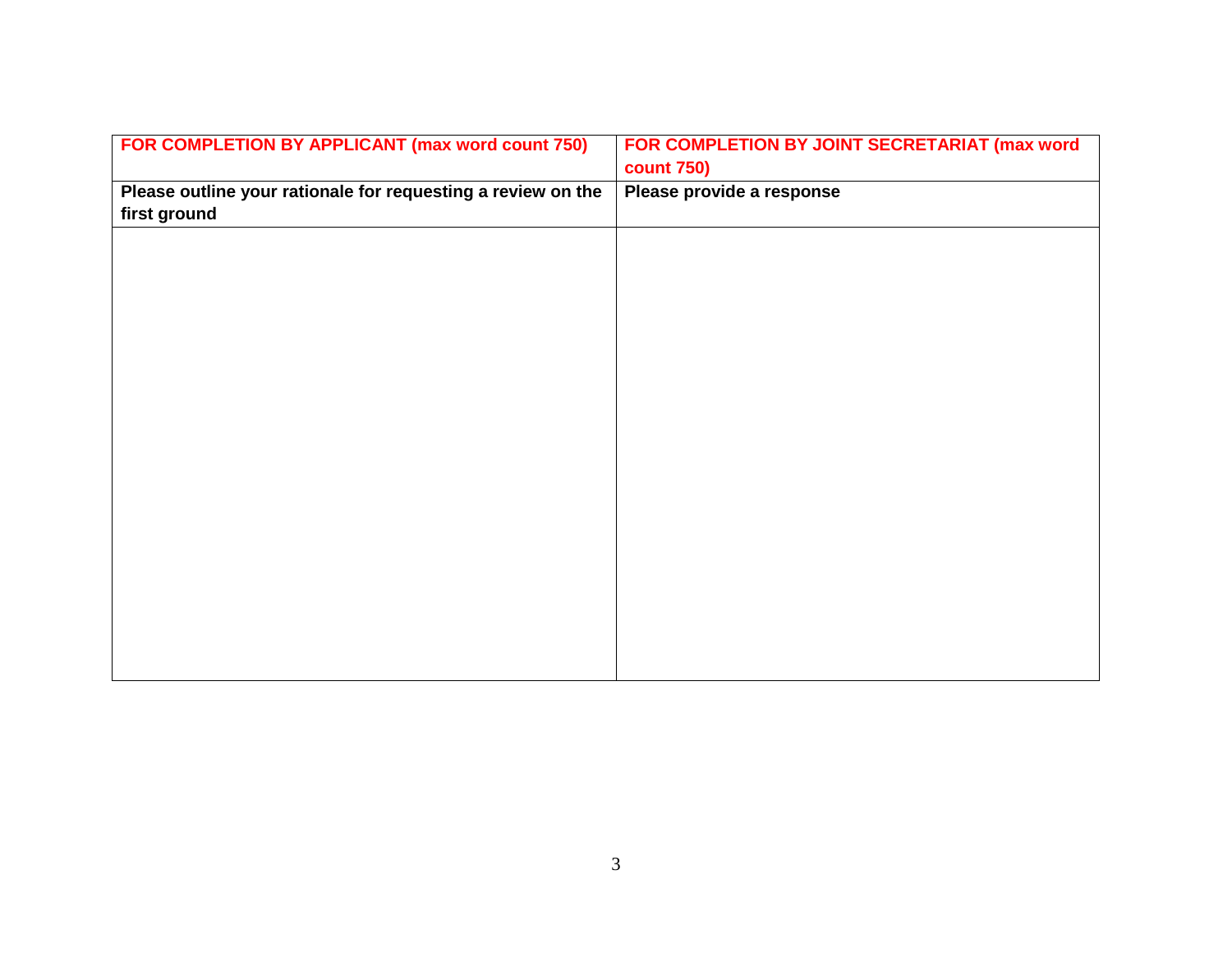## **SECTION 2 – BASIS OF DECISION**

This section should be completed if you are requesting a review on the ground that;

*2. The outcome was a decision that no reasonable person would have made on the basis of the information provided to the Steering Committee*

#### It should also be completed if you are requesting a review on both grounds.

#### **Instructions for completing Section 2 (Applicant)**

- Section 2 is designed to align with the Programme Criteria by which your application was assessed
- Each criterion has a separate page you should complete the left column
- You should only provide a rationale against the criterion where your score was below the threshold (3)
- You must provide a reference (page/section) relating to your original application/application documentation where appropriate in the middle column

**Note – any new information that was not available to the Steering Committee at the time of assessment will be redacted**

#### **Instructions for completing Section 2 (JS)**

- Please provide counter information in the right-hand column
- The counter response should be based on the Steering Committee's decision making
- Counter references should be included in your text where appropriate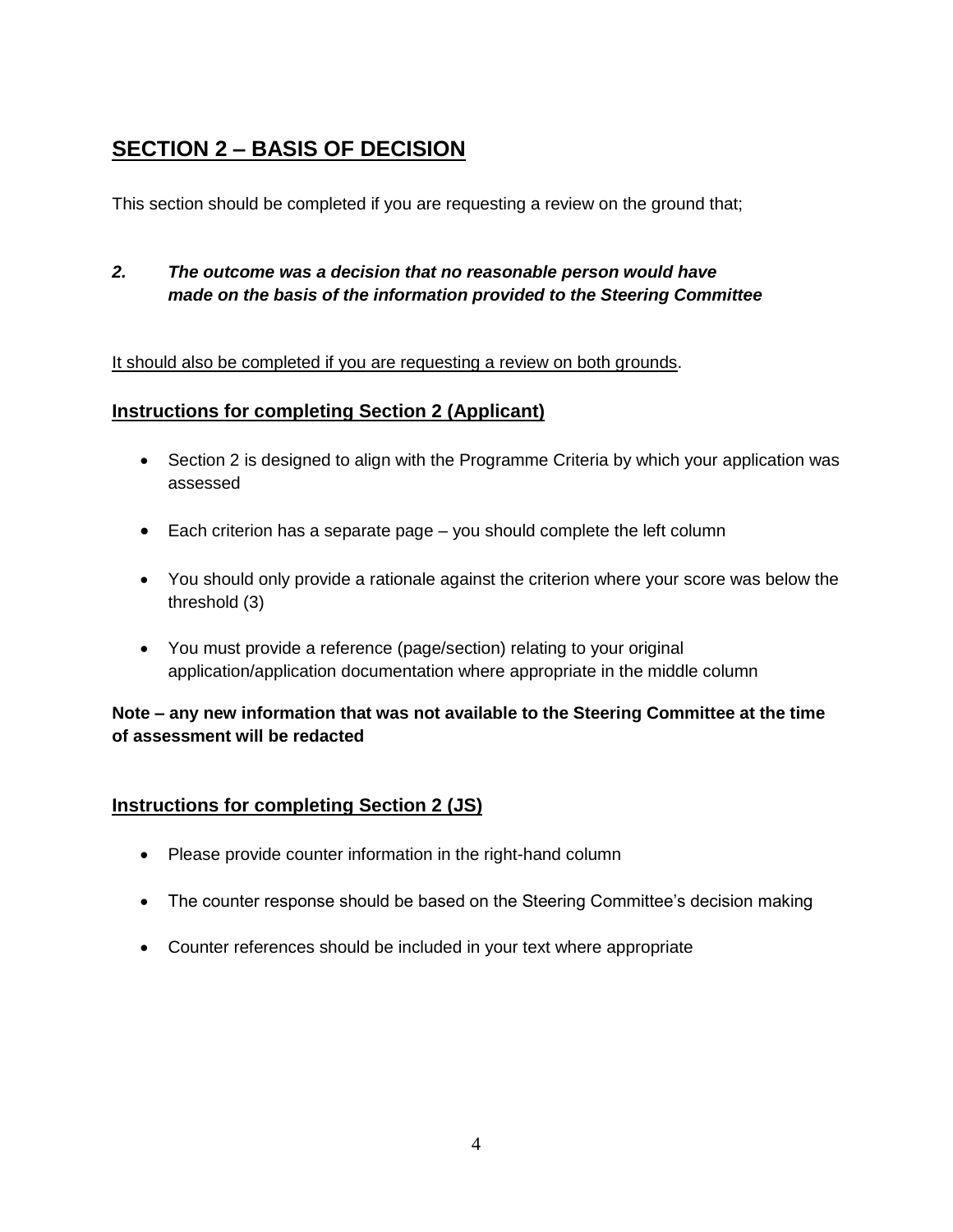#### **CRITERION 1 – CONTRIBUTION OF THE PROJECT TO THE DEFINED RESULTS AND OUTPUTS OF THE PROGRAMME**

| FOR COMPLETION BY APPLICANT (max word | Reference            | FOR COMPLETION BY JOINT SECRETARIAT (max |
|---------------------------------------|----------------------|------------------------------------------|
| <b>count 1000)</b>                    | (page                | word count 1000)                         |
|                                       | no/document)         |                                          |
|                                       | <b>For Applicant</b> |                                          |
|                                       | only                 |                                          |
|                                       |                      |                                          |
|                                       |                      |                                          |
|                                       |                      |                                          |
|                                       |                      |                                          |
|                                       |                      |                                          |
|                                       |                      |                                          |
|                                       |                      |                                          |
|                                       |                      |                                          |
|                                       |                      |                                          |
|                                       |                      |                                          |
|                                       |                      |                                          |
|                                       |                      |                                          |
|                                       |                      |                                          |
|                                       |                      |                                          |
|                                       |                      |                                          |
|                                       |                      |                                          |
|                                       |                      |                                          |
|                                       |                      |                                          |
|                                       |                      |                                          |
|                                       |                      |                                          |
|                                       |                      |                                          |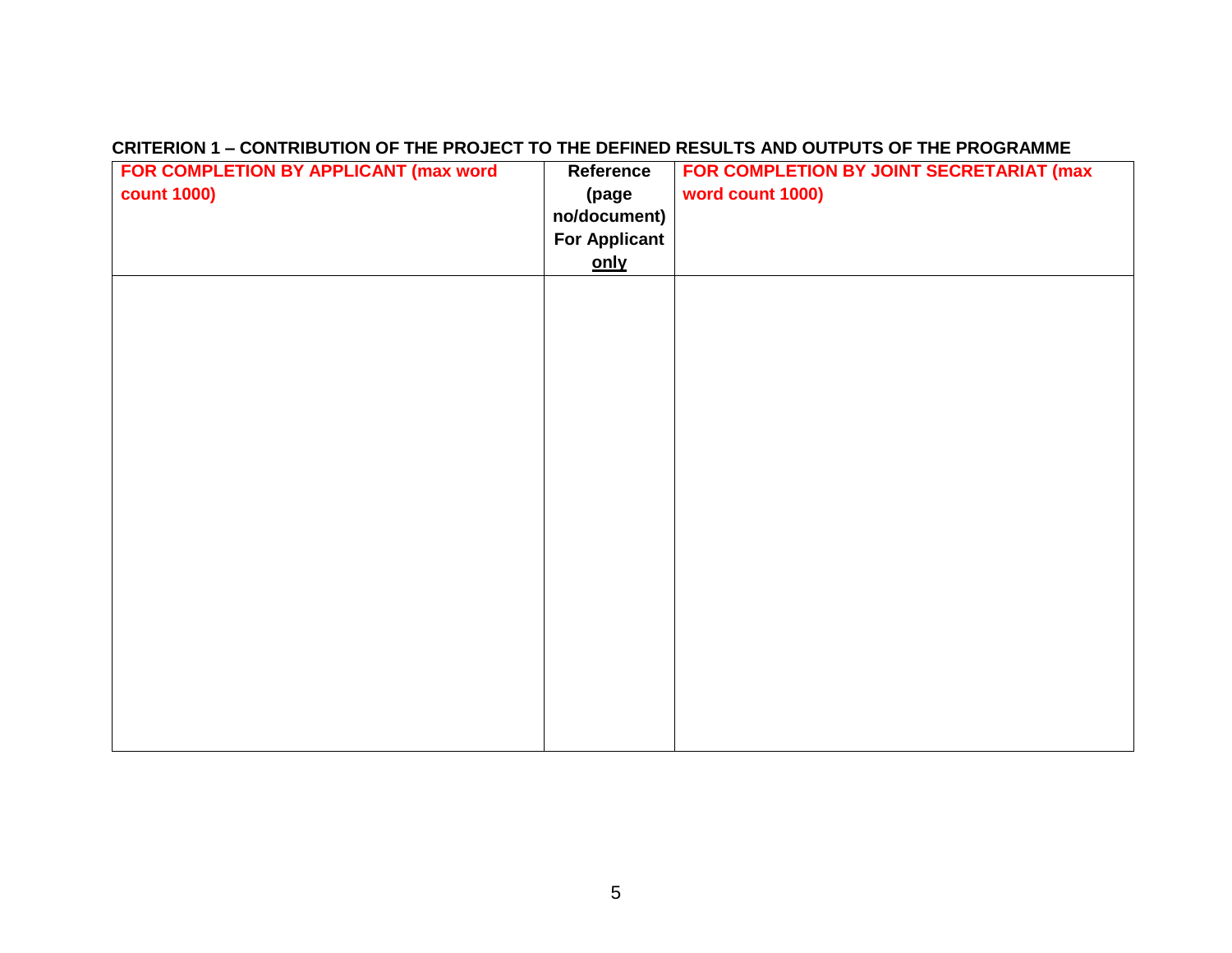#### **CRITERION 2 – QUALITY OF PROJECT DESIGN**

| FOR COMPLETION BY APPLICANT (max word | Reference            | FOR COMPLETION BY JOINT SECRETARIAT (max |
|---------------------------------------|----------------------|------------------------------------------|
| <b>count 1000)</b>                    | (page                | word count 1000)                         |
|                                       | no/document)         |                                          |
|                                       | <b>For Applicant</b> |                                          |
|                                       | <u>only</u>          |                                          |
|                                       |                      |                                          |
|                                       |                      |                                          |
|                                       |                      |                                          |
|                                       |                      |                                          |
|                                       |                      |                                          |
|                                       |                      |                                          |
|                                       |                      |                                          |
|                                       |                      |                                          |
|                                       |                      |                                          |
|                                       |                      |                                          |
|                                       |                      |                                          |
|                                       |                      |                                          |
|                                       |                      |                                          |
|                                       |                      |                                          |
|                                       |                      |                                          |
|                                       |                      |                                          |
|                                       |                      |                                          |
|                                       |                      |                                          |
|                                       |                      |                                          |
|                                       |                      |                                          |
|                                       |                      |                                          |
|                                       |                      |                                          |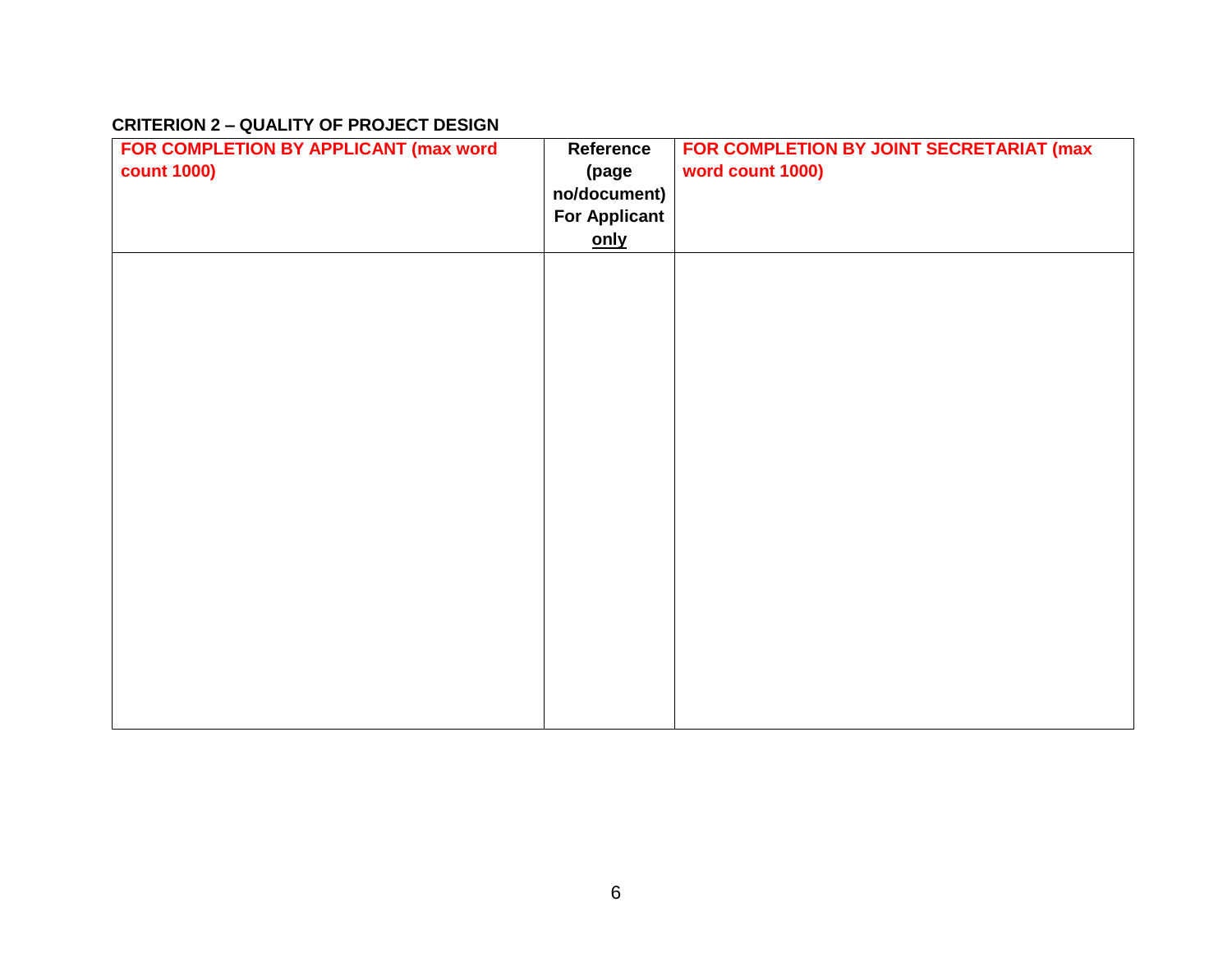| FOR COMPLETION BY APPLICANT (max word | Reference            | FOR COMPLETION BY JOINT SECRETARIAT (max |
|---------------------------------------|----------------------|------------------------------------------|
| <b>count 1000)</b>                    | (page                | word count 1000)                         |
|                                       | no/document)         |                                          |
|                                       | <b>For Applicant</b> |                                          |
|                                       | <u>only</u>          |                                          |
|                                       |                      |                                          |
|                                       |                      |                                          |
|                                       |                      |                                          |
|                                       |                      |                                          |
|                                       |                      |                                          |
|                                       |                      |                                          |
|                                       |                      |                                          |
|                                       |                      |                                          |
|                                       |                      |                                          |
|                                       |                      |                                          |
|                                       |                      |                                          |
|                                       |                      |                                          |
|                                       |                      |                                          |
|                                       |                      |                                          |
|                                       |                      |                                          |
|                                       |                      |                                          |
|                                       |                      |                                          |
|                                       |                      |                                          |
|                                       |                      |                                          |
|                                       |                      |                                          |
|                                       |                      |                                          |

#### **CRITERION 3 – QUALITY OF CROSS-BORDER COOPERATION WITH DEMONSTRABLE ADDED VALUE**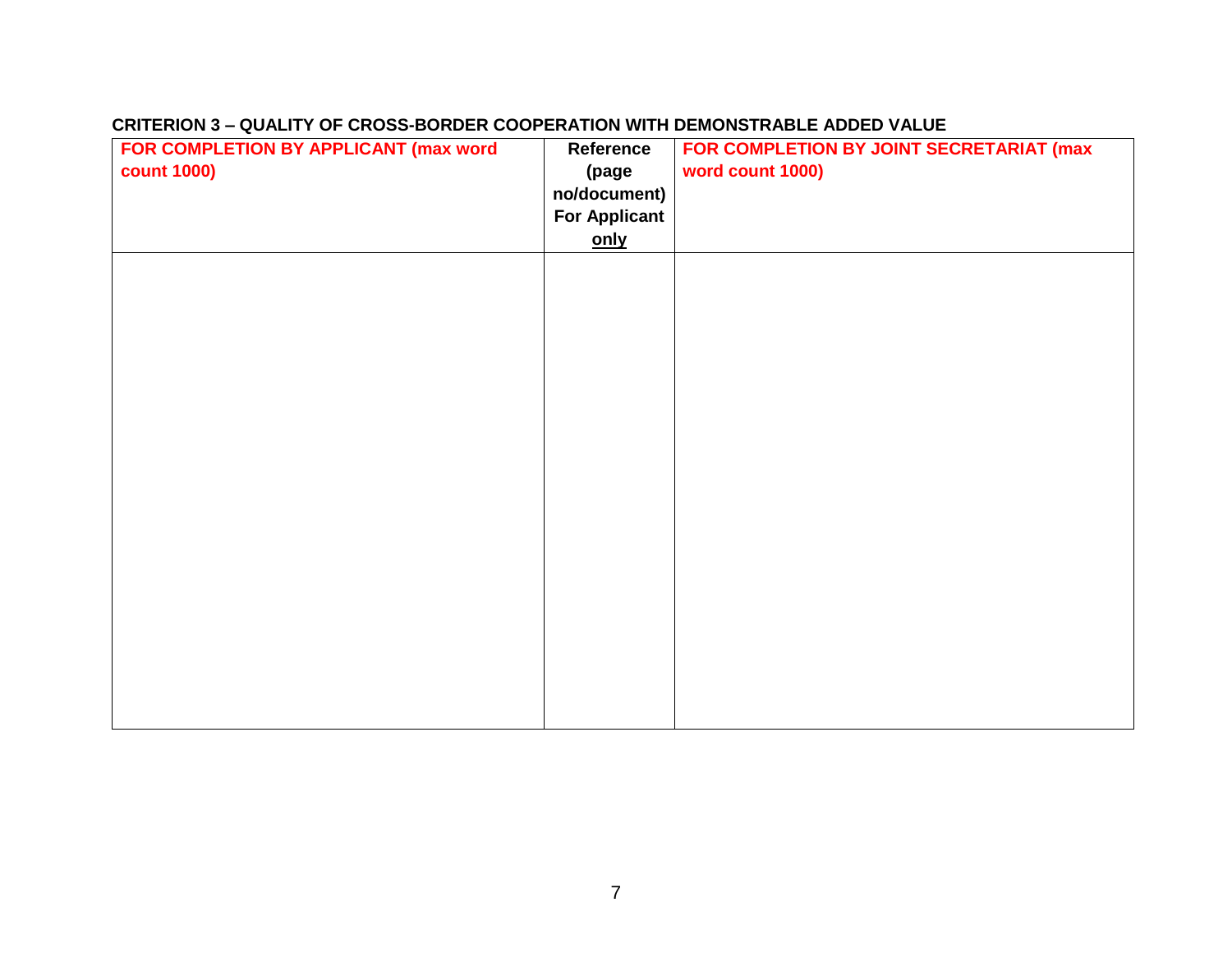| FOR COMPLETION BY APPLICANT (max word | Reference            | FOR COMPLETION BY JOINT SECRETARIAT (max |
|---------------------------------------|----------------------|------------------------------------------|
| <b>count 1000)</b>                    | (page                | word count 1000)                         |
|                                       | no/document)         |                                          |
|                                       | <b>For Applicant</b> |                                          |
|                                       | only                 |                                          |
|                                       |                      |                                          |
|                                       |                      |                                          |
|                                       |                      |                                          |
|                                       |                      |                                          |
|                                       |                      |                                          |
|                                       |                      |                                          |
|                                       |                      |                                          |
|                                       |                      |                                          |
|                                       |                      |                                          |
|                                       |                      |                                          |
|                                       |                      |                                          |
|                                       |                      |                                          |
|                                       |                      |                                          |
|                                       |                      |                                          |
|                                       |                      |                                          |
|                                       |                      |                                          |
|                                       |                      |                                          |
|                                       |                      |                                          |
|                                       |                      |                                          |
|                                       |                      |                                          |
|                                       |                      |                                          |
|                                       |                      |                                          |
|                                       |                      |                                          |

### **CRITERION 4 – QUALITY OF THE PROJECT TEAM AND IMPLEMENTATION ARRANGEMENTS**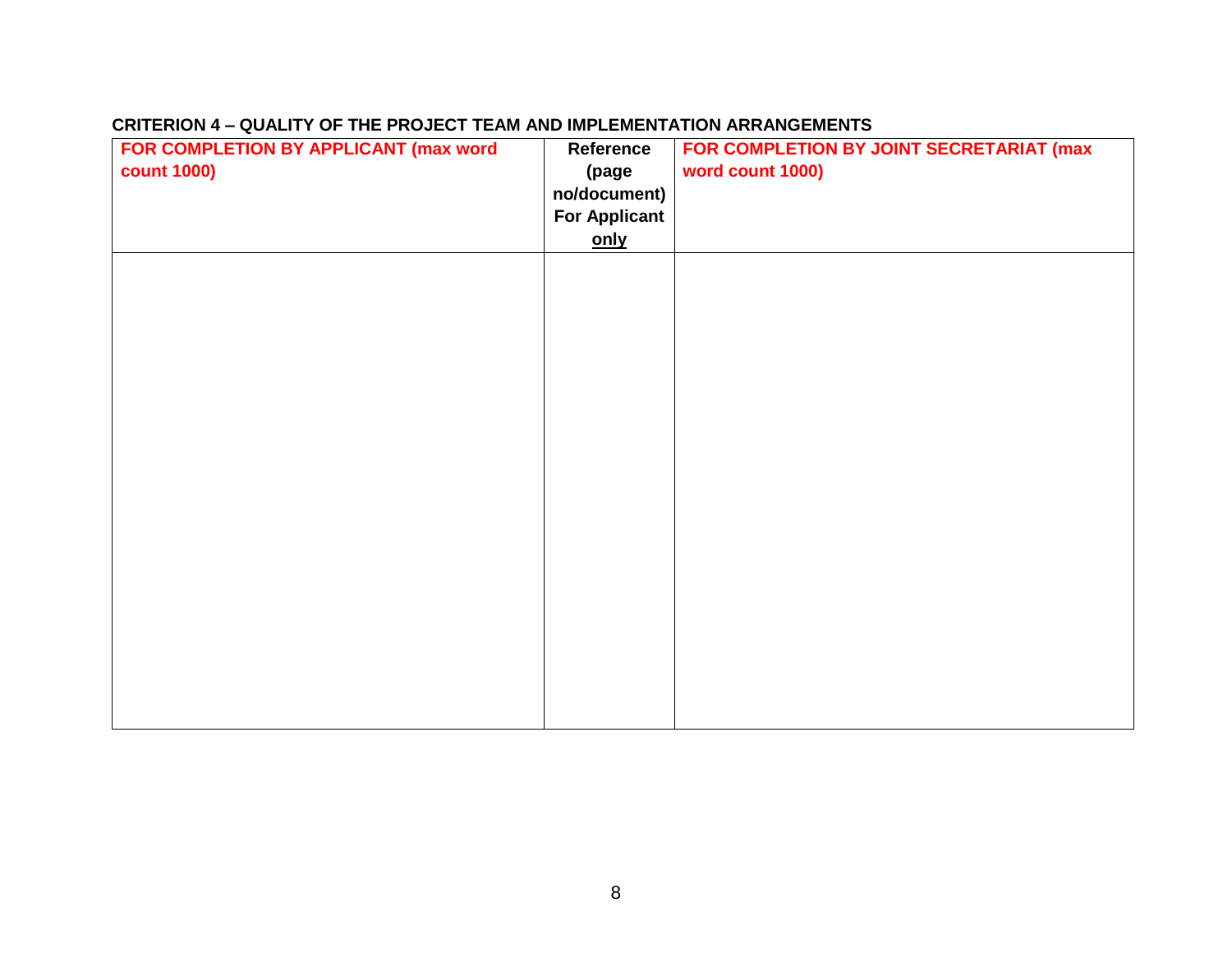#### **CRITERION 5 – VALUE FOR MONEY**

| FOR COMPLETION BY APPLICANT (max word | Reference            | FOR COMPLETION BY JOINT SECRETARIAT (max |
|---------------------------------------|----------------------|------------------------------------------|
| <b>count 1000)</b>                    | (page                | word count 1000)                         |
|                                       | no/document)         |                                          |
|                                       | <b>For Applicant</b> |                                          |
|                                       | only                 |                                          |
|                                       |                      |                                          |
|                                       |                      |                                          |
|                                       |                      |                                          |
|                                       |                      |                                          |
|                                       |                      |                                          |
|                                       |                      |                                          |
|                                       |                      |                                          |
|                                       |                      |                                          |
|                                       |                      |                                          |
|                                       |                      |                                          |
|                                       |                      |                                          |
|                                       |                      |                                          |
|                                       |                      |                                          |
|                                       |                      |                                          |
|                                       |                      |                                          |
|                                       |                      |                                          |
|                                       |                      |                                          |
|                                       |                      |                                          |
|                                       |                      |                                          |
|                                       |                      |                                          |
|                                       |                      |                                          |
|                                       |                      |                                          |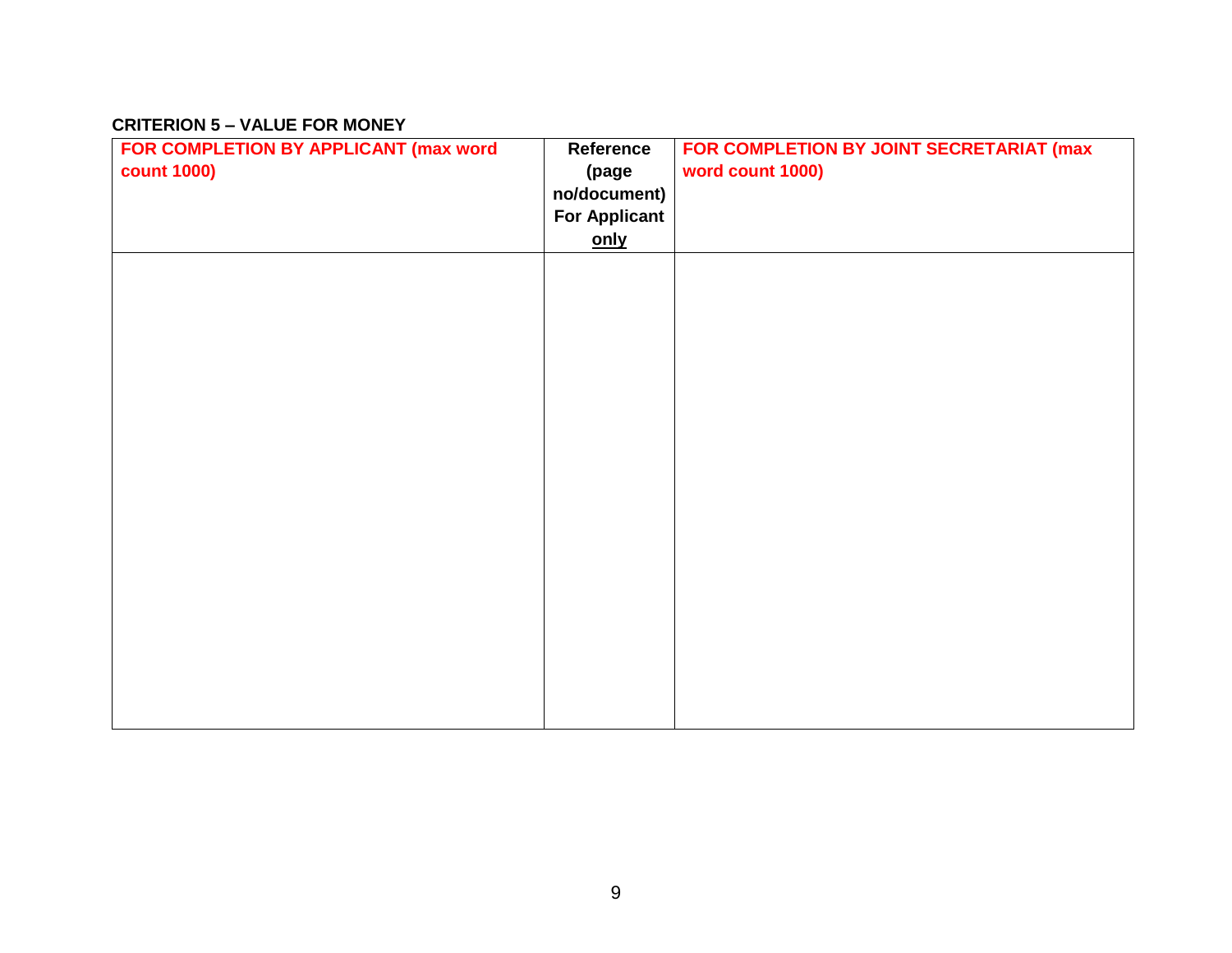#### **CRITERION 6 – SUSTAINABLE DEVELOPMENT**

| FOR COMPLETION BY APPLICANT (max word | Reference            | FOR COMPLETION BY JOINT SECRETARIAT (max |
|---------------------------------------|----------------------|------------------------------------------|
| <b>count 1000)</b>                    | (page                | word count 1000)                         |
|                                       | no/document)         |                                          |
|                                       | <b>For Applicant</b> |                                          |
|                                       | <u>only</u>          |                                          |
|                                       |                      |                                          |
|                                       |                      |                                          |
|                                       |                      |                                          |
|                                       |                      |                                          |
|                                       |                      |                                          |
|                                       |                      |                                          |
|                                       |                      |                                          |
|                                       |                      |                                          |
|                                       |                      |                                          |
|                                       |                      |                                          |
|                                       |                      |                                          |
|                                       |                      |                                          |
|                                       |                      |                                          |
|                                       |                      |                                          |
|                                       |                      |                                          |
|                                       |                      |                                          |
|                                       |                      |                                          |
|                                       |                      |                                          |
|                                       |                      |                                          |
|                                       |                      |                                          |
|                                       |                      |                                          |
|                                       |                      |                                          |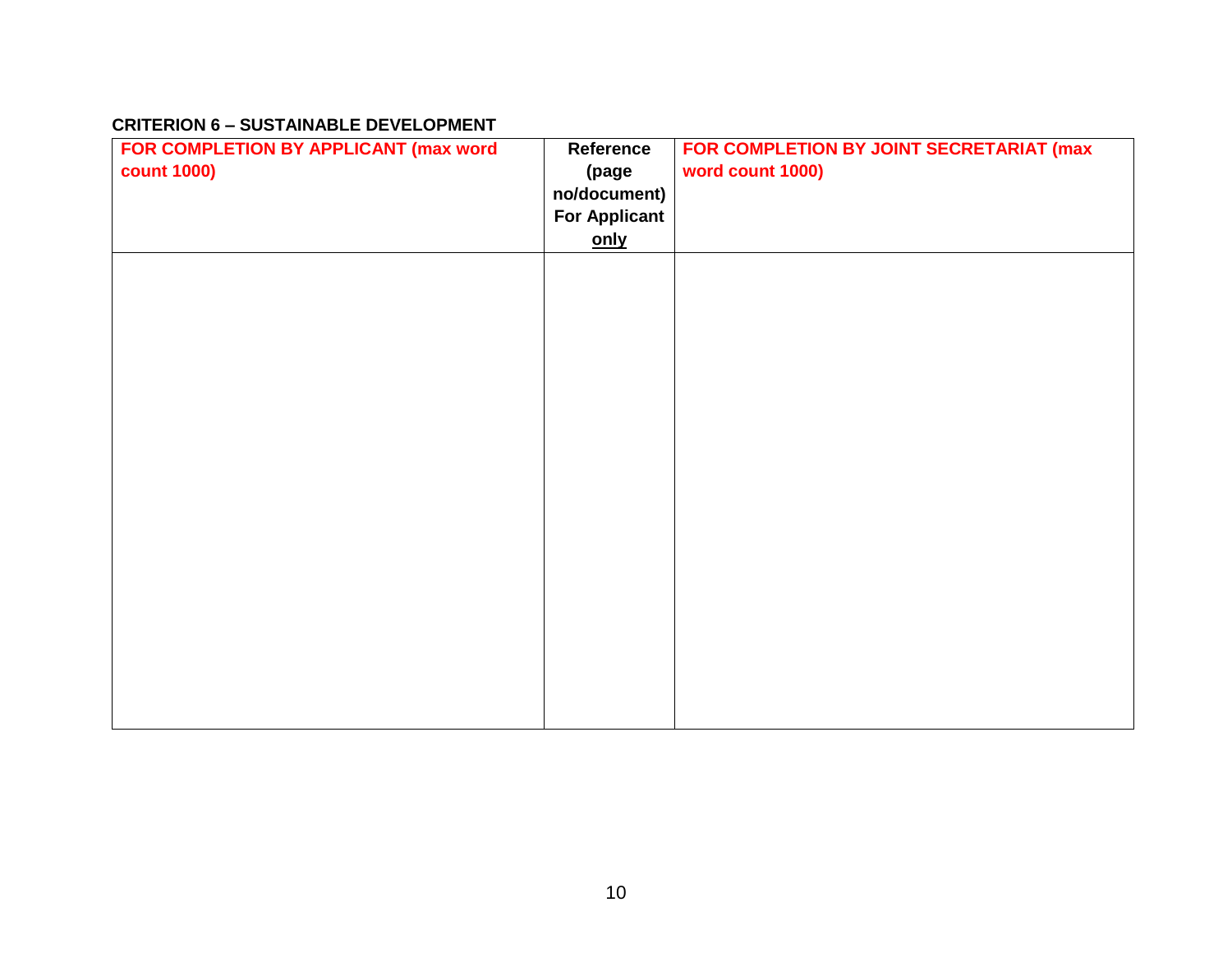#### **CRITERION 7 – EQUALITY**

| FOR COMPLETION BY APPLICANT (max word | Reference            | FOR COMPLETION BY JOINT SECRETARIAT (max |
|---------------------------------------|----------------------|------------------------------------------|
| <b>count 1000)</b>                    | (page                | word count 1000)                         |
|                                       | no/document)         |                                          |
|                                       | <b>For Applicant</b> |                                          |
|                                       | only                 |                                          |
|                                       |                      |                                          |
|                                       |                      |                                          |
|                                       |                      |                                          |
|                                       |                      |                                          |
|                                       |                      |                                          |
|                                       |                      |                                          |
|                                       |                      |                                          |
|                                       |                      |                                          |
|                                       |                      |                                          |
|                                       |                      |                                          |
|                                       |                      |                                          |
|                                       |                      |                                          |
|                                       |                      |                                          |
|                                       |                      |                                          |
|                                       |                      |                                          |
|                                       |                      |                                          |
|                                       |                      |                                          |
|                                       |                      |                                          |
|                                       |                      |                                          |
|                                       |                      |                                          |
|                                       |                      |                                          |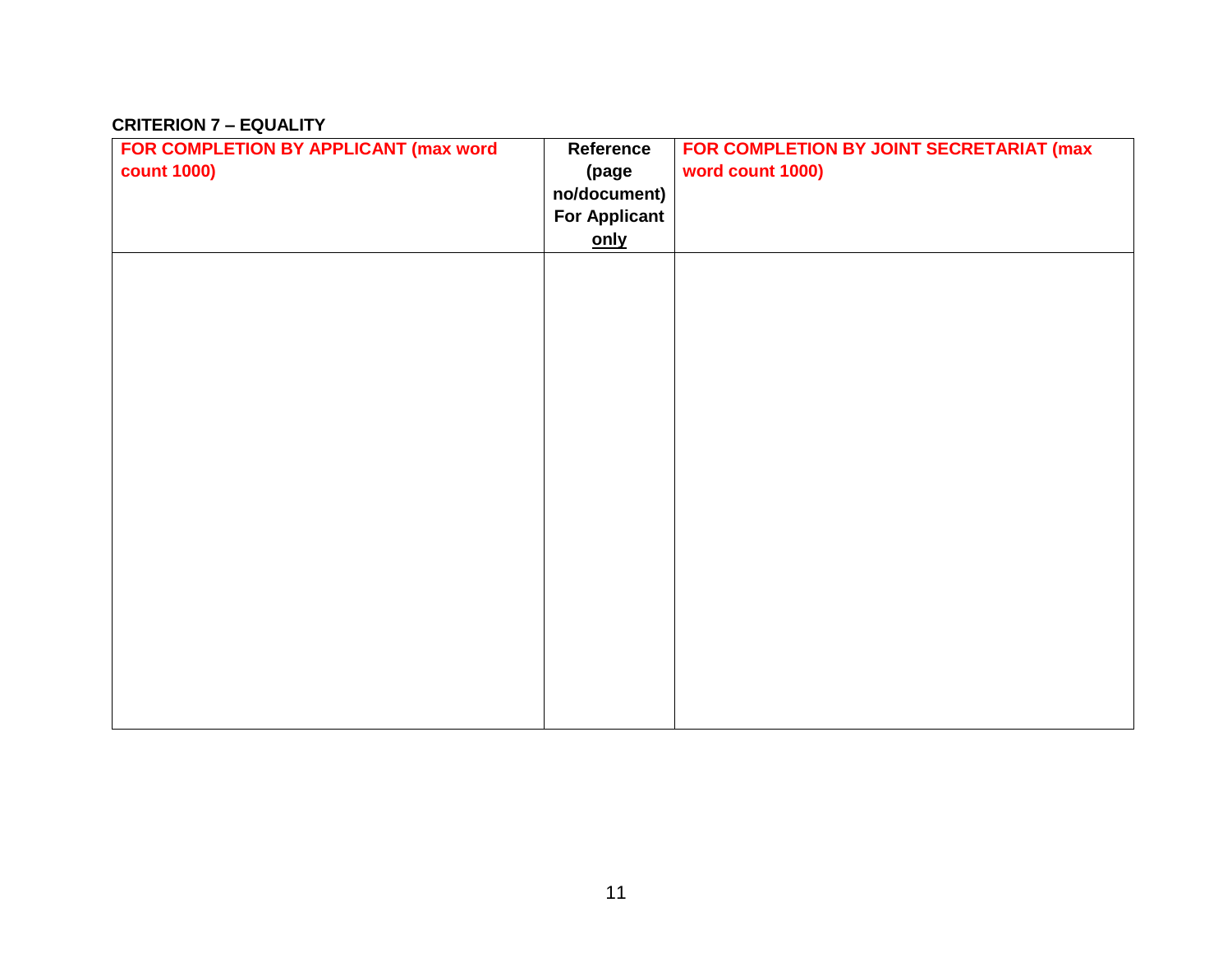# **SECTION 3 (Optional)**

The following box below can be used to provide any concluding information

| FOR COMPLETION BY APPLICANT (max word count 300) | FOR COMPLETION BY JOINT SECRETARIAT (max<br>word count 300) |
|--------------------------------------------------|-------------------------------------------------------------|
|                                                  |                                                             |
|                                                  |                                                             |
|                                                  |                                                             |
|                                                  |                                                             |
|                                                  |                                                             |
|                                                  |                                                             |
|                                                  |                                                             |
|                                                  |                                                             |
|                                                  |                                                             |
|                                                  |                                                             |